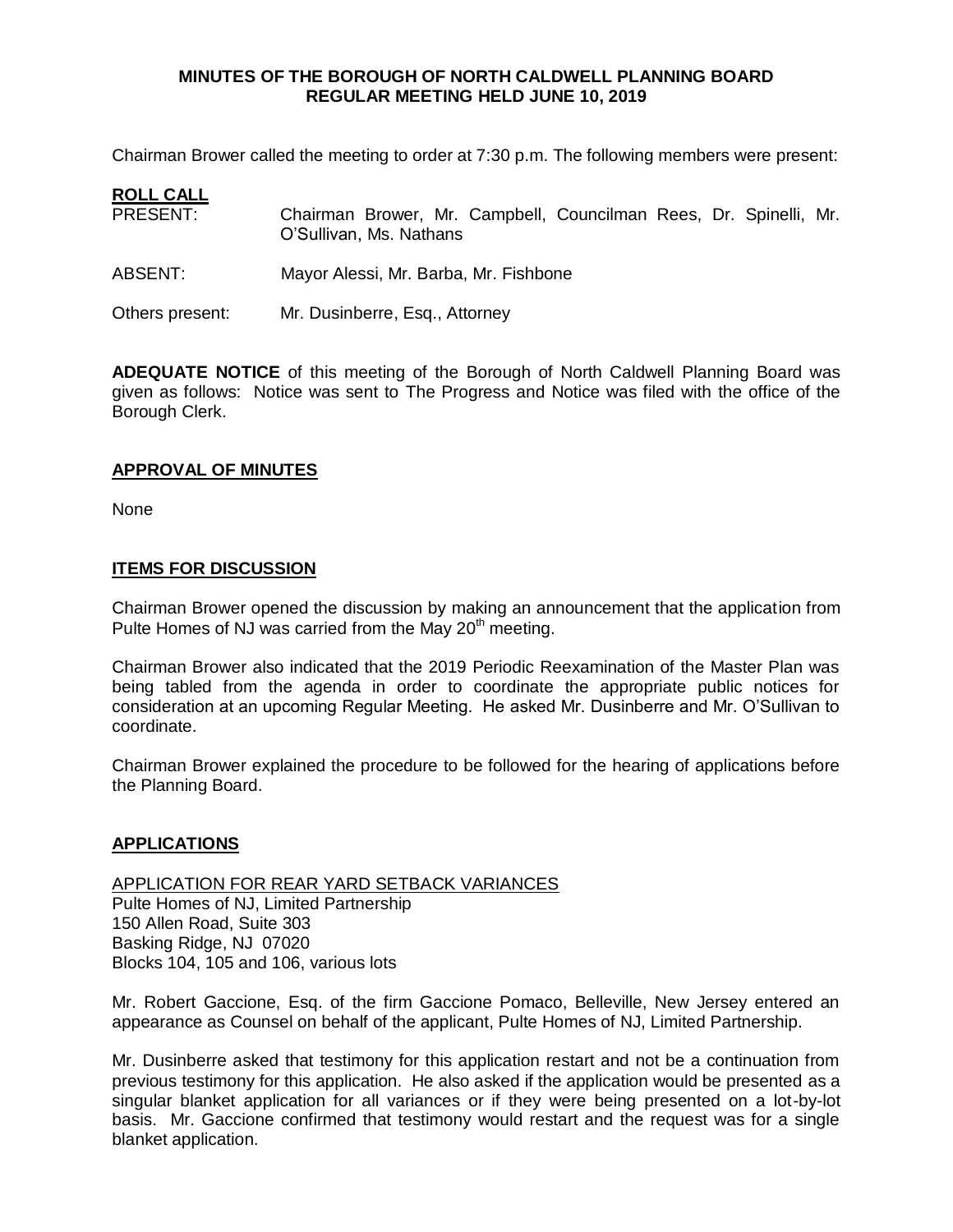Mr. Gaccione described the application as a request for bulk variances for rear yard setbacks for the construction of decks at 13 lots in the Reserve at North Caldwell development. Mr. Gaccione advised he intended to call four witnesses, Mr. James Mullen, Director of Land Entitlements for Pulte Homes, Mr. Peter Ciliberto, P.E., Engineer, Mr. Bill Feinberg, Architect and Mr. Michael Tobia, Professional Planner.

Mr. James Mullen 150 Allen Road, Suite 303, Basking Ridge, New Jersey was presented as a witness and was sworn in by Mr. Dusinberre.

Mr. Mullen stated his function with Pulte Homes is to gain government approvals for Pulte's projects. He then gave a brief description of the application noting that on a prior application before the Board for amended site plan approval the focus was on architecture and it was not until after gaining the amended site plan approval that Pulte Homes realized that some of the lots in the development were too shallow to support decks.

Mr. Mullen testified that Pulte customers want decks and that decks provide simple one floor living. Mr. Mullen further testified that currently 10 of the 62 properties in the development are closed while 2 are under contract. The 2 under contract (21 Hilltop & 3 Sagamore) are included in this application. Block 105, Lot 11 is a 'Hilltop' model while Block 106, Lot 21 is a 'Furman' model. The other 11 setbacks in the present application are not closed or currently under contract.

Mr. Mullen further testified that some of the lots cannot fit a 10' x 12' deck out of the setback when fitted with the smallest offered models. Mr. Mullen specified that 12 of the 13 lots within the application are the smallest model home. Mr. Gaccione indicated that Mr. Ciliberto will provide additional testimony on the  $13<sup>th</sup>$  lot.

Mr. Mullen offered an update on the drainage situation. Mr. Dusinberre asked if the discussion was related to the rear yard variance request presented tonight. Mr. Mullen indicated that it was not related and it was determined to be not necessary to discuss drainage as part of the present application.

Chairman Brower invited members of the Board and staff to question the witness.

Mr. Spinelli asked for an explanation on the oversight for the need for this variance in the original application. Mr. Mullen responded by explaining that the lot-by-lot fit-out occurred much later in the process and was a simple oversight earlier.

Mr. Campbell asked if the 2 properties under contract were marketed with decks to which Mr. Mullen said they were not marketed with decks.

Chairman Brower asked for confirmation that the smallest homes still do not accommodate a deck on the lots within the application. Mr. Mullen confirmed.

The meeting was opened to the public to question Mr. Mullen on his testimony.

Mr. Paul Scagnelli, 7 Stonybrook Drive, came forward and asked how many of the 13 lots within this application had building permits. Mr. Mullen indicated that only 2 were under contract and under construction. Mr. Scagnelli asked for clarification that no individuals or families were affected by the lack of deck and Mr. Mullen confirmed.

Mr. Bernard Doyle, 31 Glenview Road, asked Mr. Mullen to identify the location of the decks, whether the decks are lit and to discuss impacts to his particular property. Mr. Gaccione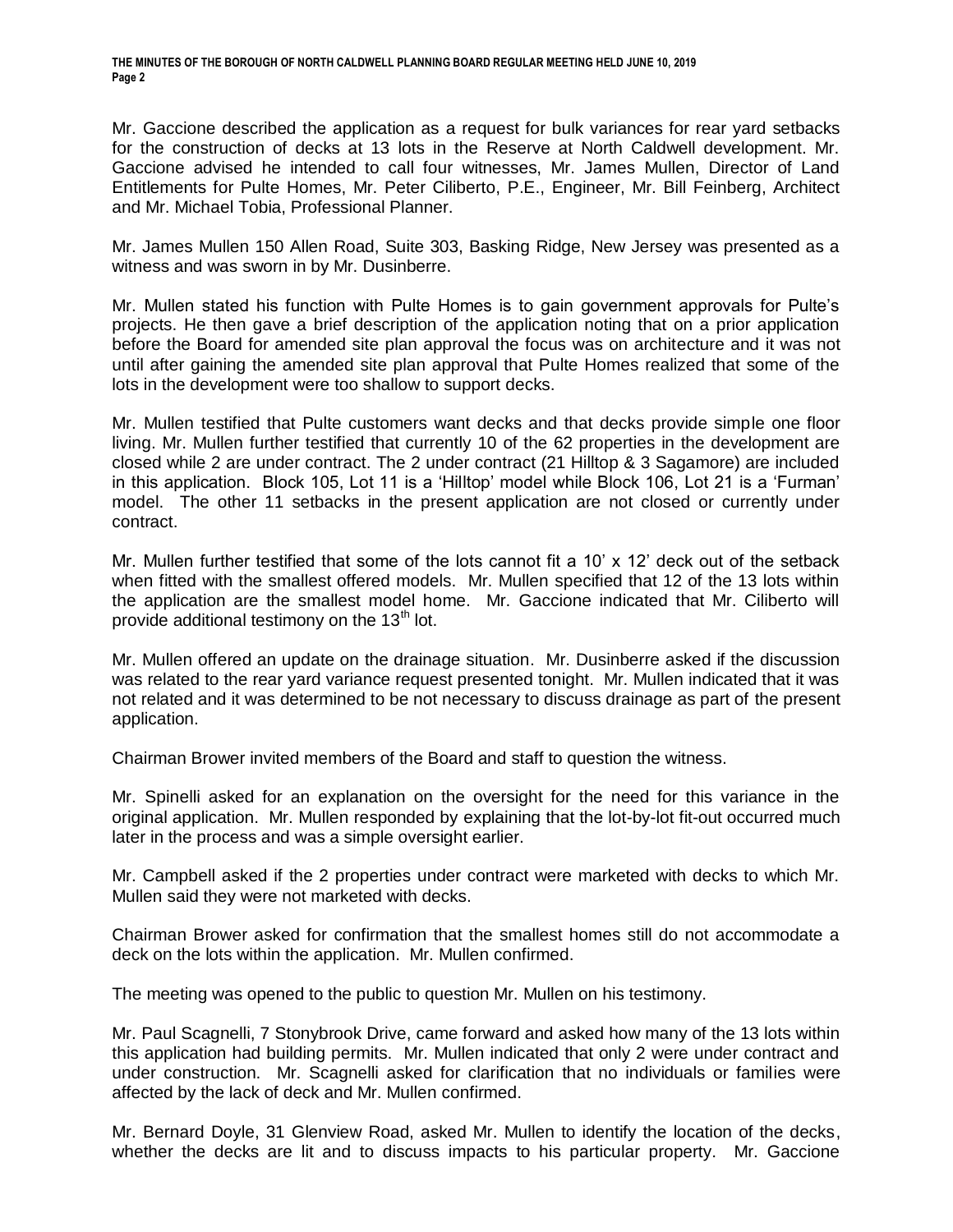indicated that the Mr. Ciliberto would provide testimony as to the location and insight on the impacts. Mr. Mullen testified that Pulte does not offer lighting on their decks.

No other members of the public has questions for Mr. Mullen.

Mr. Peter Ciliberto, P.E. of Najarian Associates, Inc. 150 Allen Road, Eatontown, New Jersey was presented as the next witness to be heard as a professional engineer. Mr. Ciliberto was sworn in by Mr. Dusinberre. Mr. Ciliberto has previously been accepted by the Planning Board as a professional witness and Mr. Gaccione requested he be accepted as a professional witness for this application based on past acceptance. The Board agreed.

Mr. Ciliberto displayed a mounted exhibit of the following document for his presentation:

Mr. Ciliberto advised that he prepared the original site plans and amended site plans for the Reserve at North Caldwell development. He next described the site based upon the site plan submitted as part of the application and identified the 13 lots that are the subject this application. He noted that the proposed decks are to be 10' deep by 12' wide with stairs on the side of the deck with no stairs in the rear yard.

Mr. Ciliberto stated that most of the 13 lots are the smallest lots in the development and that none of the lots in question backup to existing dwellings. Five of the lots (Block 106, Lots 17-21) backup to detention basin 2 and are 180 feet from the nearest resident on Glenview, five lots (Block 104, Lots 22-26) backup to detention basin 1 and open space and three lots (Block 105, Lots 5, 10 and 11) backup to lots within the development. Of all the lots, Block 105, Lot 5 is the largest but cannot accommodate a deck without a variance due to it being pie shaped. He further testified that with the addition of the proposed decks, all of the properties will meet the impervious coverage maximum of 35%.

Chairman Brower invited members of the Board and staff to question the witness.

Mr. Rees asked if the decks are considered  $1<sup>st</sup>$  floor decks and what is the effective elevation from the backyards. Mr. Ciliberto testified that the decks are from the  $1<sup>st</sup>$  floor which would lead them to be approximately 8-10 feet in height from the backyard elevations. Additional discussion centered on the grading plans and the deck elevation to which Mr. Ciliberto testified that the decks would not be greater than 10-11 feet above grade.

Specific to the houses behind detention basin 2, Mr. Campbell asked how high the decks would be above the property at 31 Glenview Road. Mr. Ciliberto reviewed the grading plan and indicated a grade change from approximately 580' to 613', indicating a 33 foot height differential.

Ms. Nathans asked about the difference in size between the Hilltop and the Furman and was told that the architect will testify to that.

Chairman Brower asked for additional discussion on the 3 lots backing onto the Hilltop site. Mr. Ciliberto testified that these 3 lots do not currently back up to any dwellings but would back up to future dwellings.

The meeting was opened to the public to question Mr. Ciliberto on his testimony.

Mr. Doyle, 31 Glenview Road, asked for the height of the decks behind detention basin #2. Mr Ciliberto testified that the decks would be at elevation 613 and the top detention basin wall is at 596, making the decks 17 feet above the detention basin #2 structure with a 180' horizontal offset.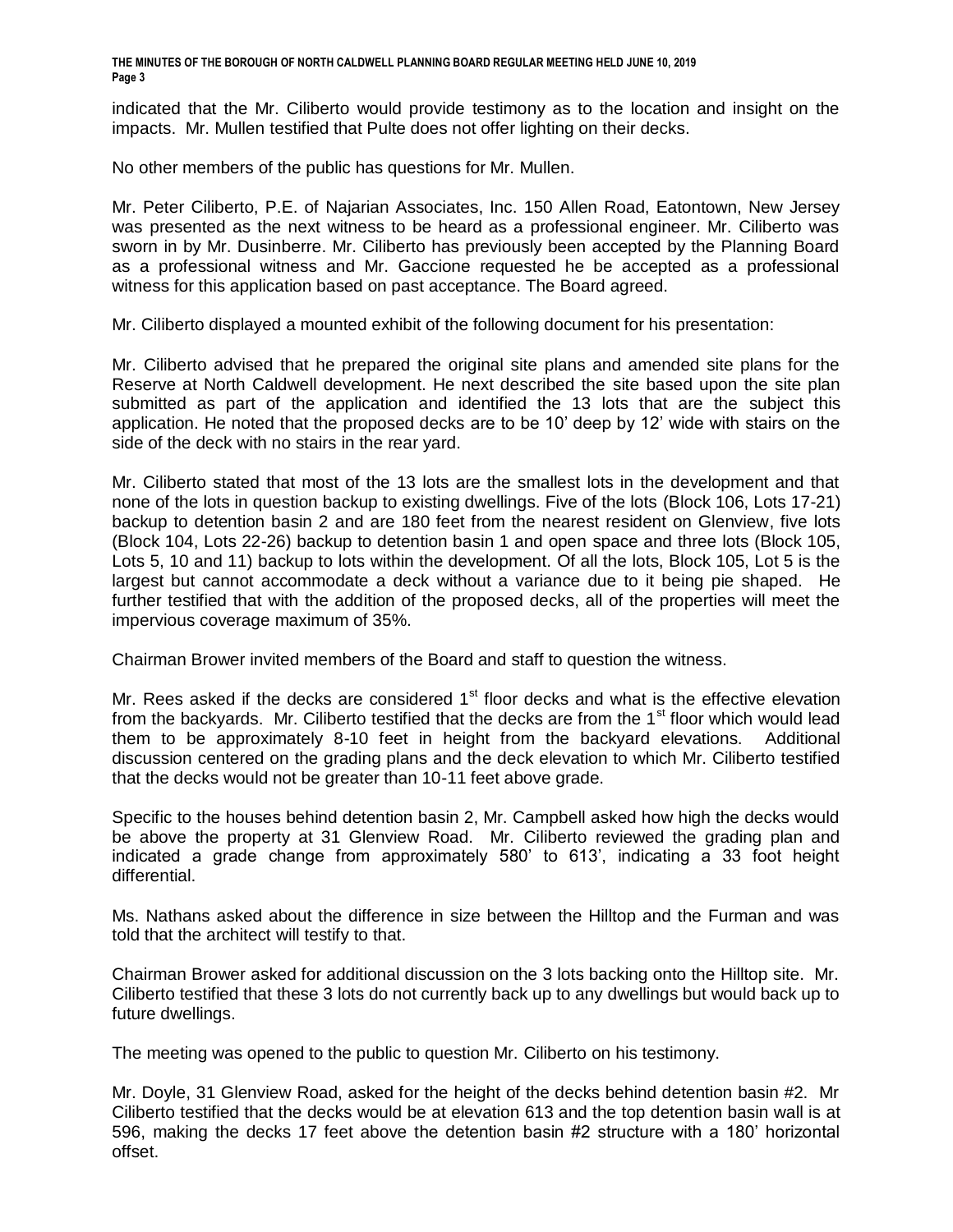Paul Scagnelli, Stonybrook Drive, asked if there was any impact on the conservation easements to which Mr. Ciliberto indicated that the current application has no impact to lots with conservation easements.

Mr. Scagnelli asked about the required setbacks from the conservation easements and other specific questions for homes party to the conservation easement but it was determined that the questions were irrelevant to the present application and Chairman Brower requested the meeting remain focused on the present application.

Dan Gallagher, 36 Ferndale Road, asked if there was another way to construct the decks or if hardships had been presented in support of the requested variances but was told the applicant's planner would provide testimony on the matter. He also asked if blasting would be required for construction of the decks. Mr. Ciliberto indicated that footings would be required for the decks but blasting was not required.

Mr. Rees asked a question to clarify the depth of the setback being requested. Mr. Gaccione confirmed the request was only for a 10' x 12' deck and not looking for any additional variance beyond the deck.

Mr. Bill Feinberg, 1010 Haddonfield Berlin Road, Voorhees, New Jersey was presented as the next witness to be heard as a professional architect. Mr. Feinberg was sworn in by Mr. Dusinberre. Mr. Feinberg has previously been accepted by the Planning Board as a professional witness and Mr. Gaccione requested he be accepted as a professional witness for this application based on past acceptance. The Board agreed.

Mr. Feinberg testified that there will no changes in the previously approved building footprints. He went on to describe the size  $(10' \times 12')$  of the decks and materials of construction (composite decking with vinyl railings). Stairs will be offered as an option on the decks but the stairs will not intrude into the rear yard setback beyond the deck. He further specified that Block 105, Lot 11 is contracted as a Furman while Block 106, Lot 21 is contracted as a Hilltop. He went on to outline the model houses which could conceivably fit on each of the other lots within the application.

Mr. Feinberg presented Exhibit A-1, dated June 10, 2019 which was comprised of 3 photos with representative decks proposed within the application. Mr. Feinberg stated most of the proposed decks will be accessed from kitchens through a sliding glass door and will provide one floor living. He testified that stairs would be built to the side of the deck.

Chairman Brower invited members of the Board and staff to question the witness.

Ms. Nathans asked for the square footage of the Hilltop model and the Furman model. Mr. Feinberg testified the Hilltop provides 2,908 sf and the Furman provides 2,794 sf.

Mr. Spinelli asked for confirmation that the pictures in Exhibit A-1 represent materials of the proposed deck and not the actual deck. Mr. Feinberg confirmed and indicated that the actual layout of the deck is pending.

Mr. Campbell asked if the stair access on the side actually represented a 10' x 22' size deck. Mr. Gaccione indicated that the planner would speak to that in his testimony.

Mr. Rees asked if Pulte was meeting the "look alike" condition for lots 17-21 and asked if smaller homes could be built to accommodate a deck without a variance. Mr. Feinberg stated that the "look alike" is being met and that a smaller home can be built.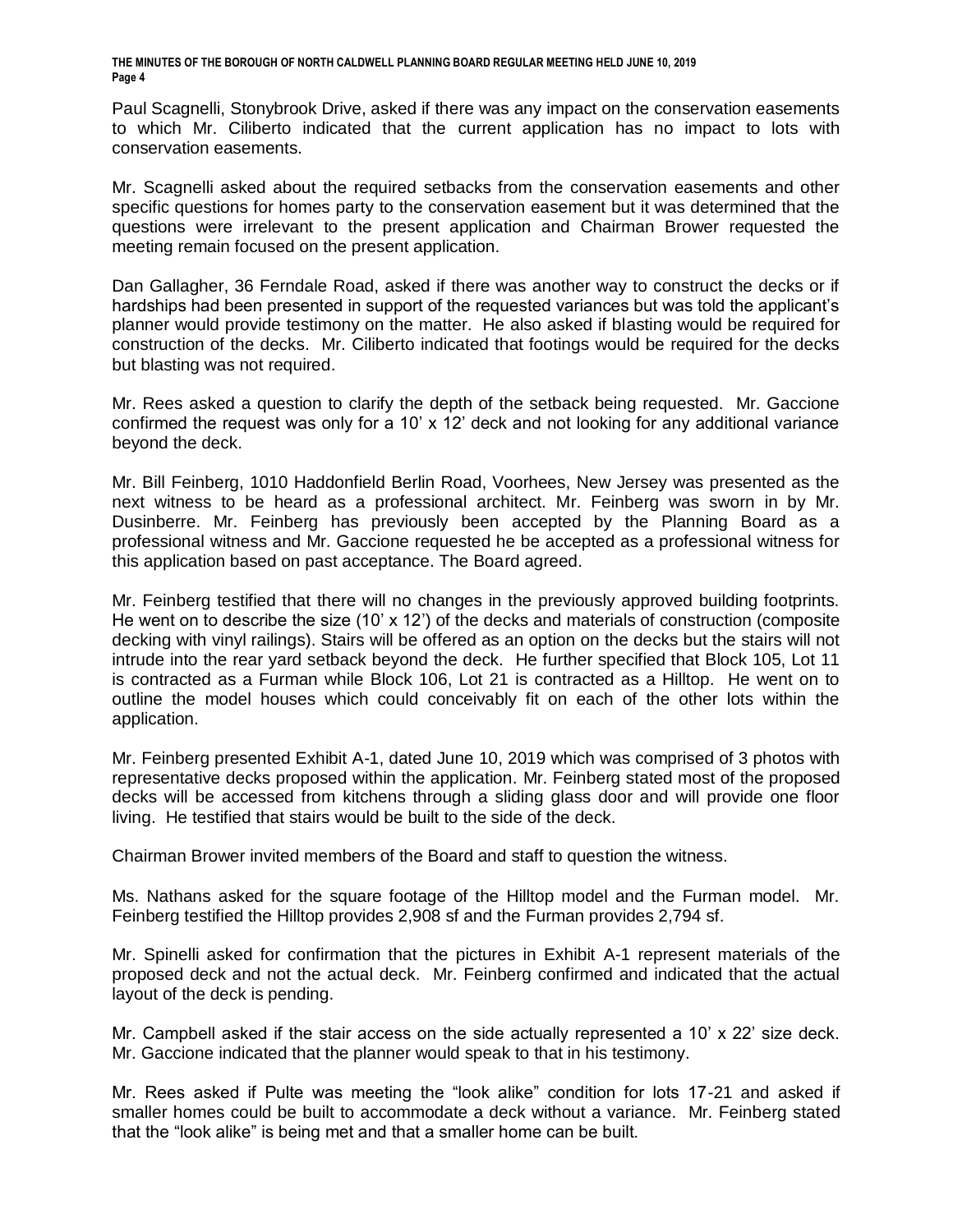Chairman Brower asked if composite materials would be used throughout the deck to which Mr. Feinberg confirmed.

Ms. Nathans asked if all footprints of the buildings were the same. Mr. Feinberg introduced Exhibit A-2 (Bentley model representation), A-3 (Bentley model plan) and A-4 (Bentley model with walk-out) so as to provide another vantage of another model. He confirmed that all decks would be accompanied by 3 flights of stairs with 3 landings.

Mr. Dusinberre asked for the highest height of any of the decks and if the grades would allow for a 3-flight stairway that does not protrude beyond the face of the deck. Mr. Ciliberto responded to say the highest height was 11'-12'. Mr. Feinberg confirmed that the stairs would not protrude beyond the face of the deck.

Mr. Dusinberre asked how many of the basements are walk-outs and if the square footage provided in earlier testimony excludes this space. Mr. Feinberg testified that 9 of the properties are walk-outs and the previously provided square footage doe not include the optional finished basement.

Mr. Dusinberre repeated an earlier question as to whether smaller homes could be built. Mr. Gaccione indicated that smaller homes can be built but that is a business question for Mr. Mullen.

The meeting was opened to the public to question Mr. Feinberg's on his testimony.

No members of the public stood to be heard.

Mr. Michael Tobia, P.P., 546 Van Buren Road, Morristown, New Jersey was presented as the next witness to be heard as a professional planner. Mr. Tobia was sworn in by Mr. Dusinberre. Mr. Tobia has previously been accepted by the Planning Board as a professional witness and Mr. Gaccione requested he be accepted as a professional witness for this application based on past acceptance. The Board agreed.

Mr. Tobia briefly described the application noting that the applicant seeks variances for decks only and that no other changes to the lots or structures are requested.

Mr. Tobia stated that decks do not need to meet setback requirements in other towns.

Mr. Tobia repeated testimony already heard from prior witnesses concerning the variance requests.

Mr. Tobia provided the following proofs for the variance requests.

- 1. Decks are a standard recreational feature that provide indoor to outdoor living.
- 2. Decks are wallless and roofless with no foundations and have little "massing".
- 3. Decks cannot be constructed within the available 40' rear yard setback due to shallowness or narrowness of the lots.
- 4. The lots in question backup to basins, open space or homes within the development.
- 5. Decks only add 0.8-1.4% coverage.

Mr. Tobia said the C-2 argument is met because there is a clear benefit that outweighs the detriments. An \$800,000 or \$1,000,000 home should include a deck and the lack of a deck makes the sale of the home difficult.

Decks provide outdoor living as an alternative to indoor living.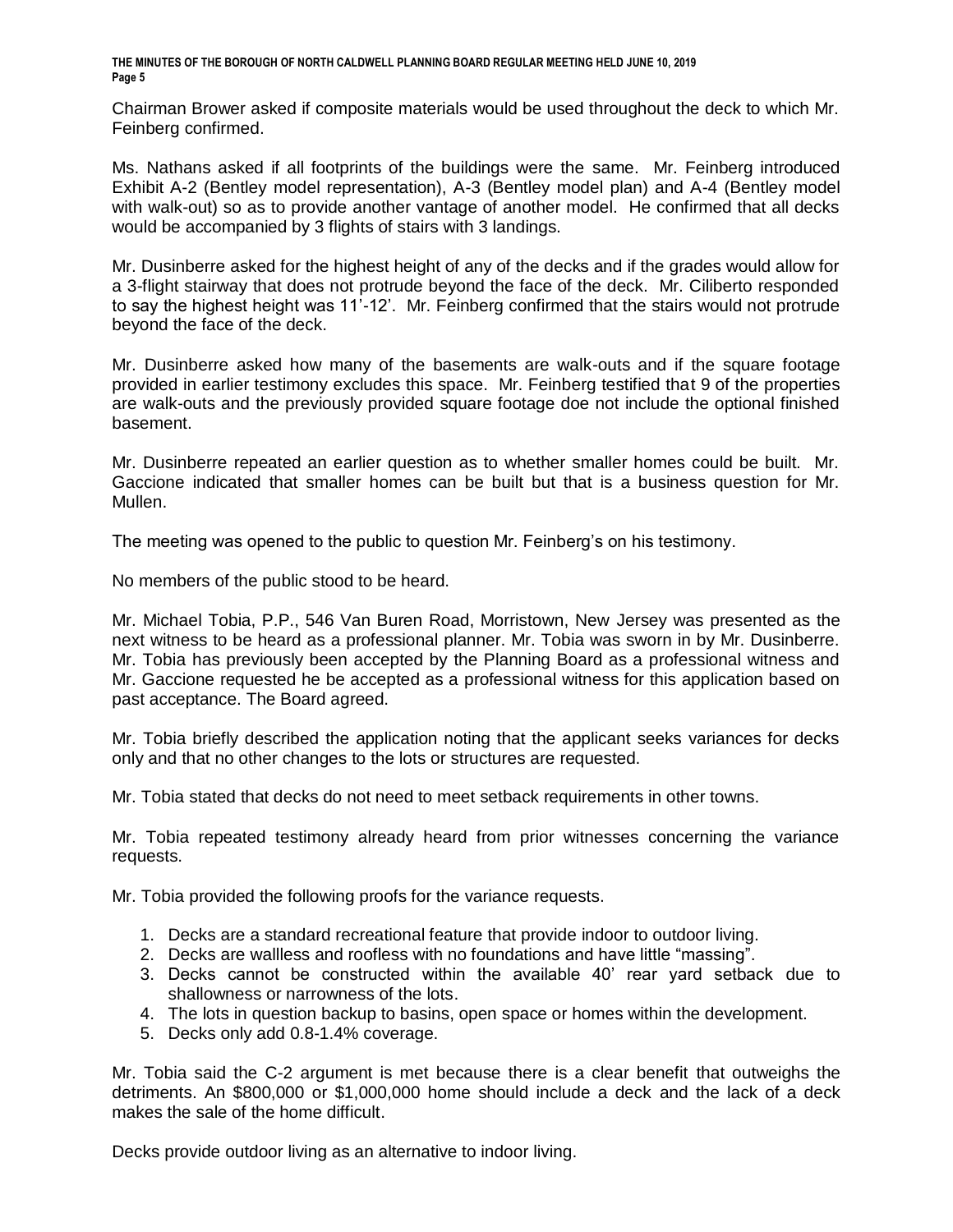Mr. Tobia said the C-1 argument is met because strict enforcement of the 40' setback allows nothing in the rear yard; this is harsh. The application meets the Municipal Land Use Law (MLUL) because it provides adequate air, light and opened space. The decks will add no significant "massing" to the neighborhood.

At Mr. Gaccione's request, Mr. Tobia provided the negative criteria. The application is good to the neighbors, no encroachment into setbacks of neighboring homes, the coverage requirement will be met, the building materials will be pleasing, deck sizes are limited and stair cases will not encroach further into the setback, revised plans will be prepared if approved, no changes in other approvals requested.

Chairman Brower invited members of the Board and staff to question the witness.

Ms. Nathans asked Mr. Tobia to discuss the detriments of the proposed application. Mr. Tobia indicated that he did not see any detriments in the current application. As an example, these would be proximity to neighboring properties, impacts from shadowing, negative impact on circulation. However, he testified that none of these detriments are applicable in this application.

Mr. Dusinberre asked Mr. Tobia if this is effectively a request to rezone the entire area. Mr. Tobia did not believe it to be a rezoning request and referred to the Redevelopment Plan which allows deviations to be considered by the Planning Board.

The meeting was opened to the public to question Mr. Tobia on his testimony.

Dan Gallagher, 36 Ferndale Road, agreed that outdoor space is a positive element to home living but questioned how it could be missed. Mr. Tobia testified that the complexity of other issues led to the oversight of the decks.

Mr. Gallagher asked if the 0.8-1.4% impervious coverage increase still complies with the requirements. Mr. Tobia referred to Mr. Ciliberto's previous testimony that the increase would still be compliant and agreed that lot coverage relief is not required or requested within this application.

Mr. Gallagher asked why the application is being heard by the Planning Board rather than the Zoning Board. Mr. Dusinberre referred to the Redevelopment Plan which calls for the Planning Board to retain jurisdiction.

Mr. Dusinberre asked about the similarity of the proposed decks to the existing decks on site and whether the lot coverage calculation includes the stairs. Mr. Gaccione responded by reaffirming that the application is not seeking a variance on lo coverage. Mr. Dusinberre suggested the possibility of a motion which conditions the removal of stairs if lot coverage requirements cannot be met.

The professional testimony was closed at this time.

The meeting was opened to the public for additional comments. Nobody stood to be heard at this time.

Mr. Gaccione asked for 5 minutes to speak with his clients and was granted his request.

Although the meeting had already closed to the public, Mr. Gallagher asked if he could be permitted one last question and was granted his request. He asked about the possibility of